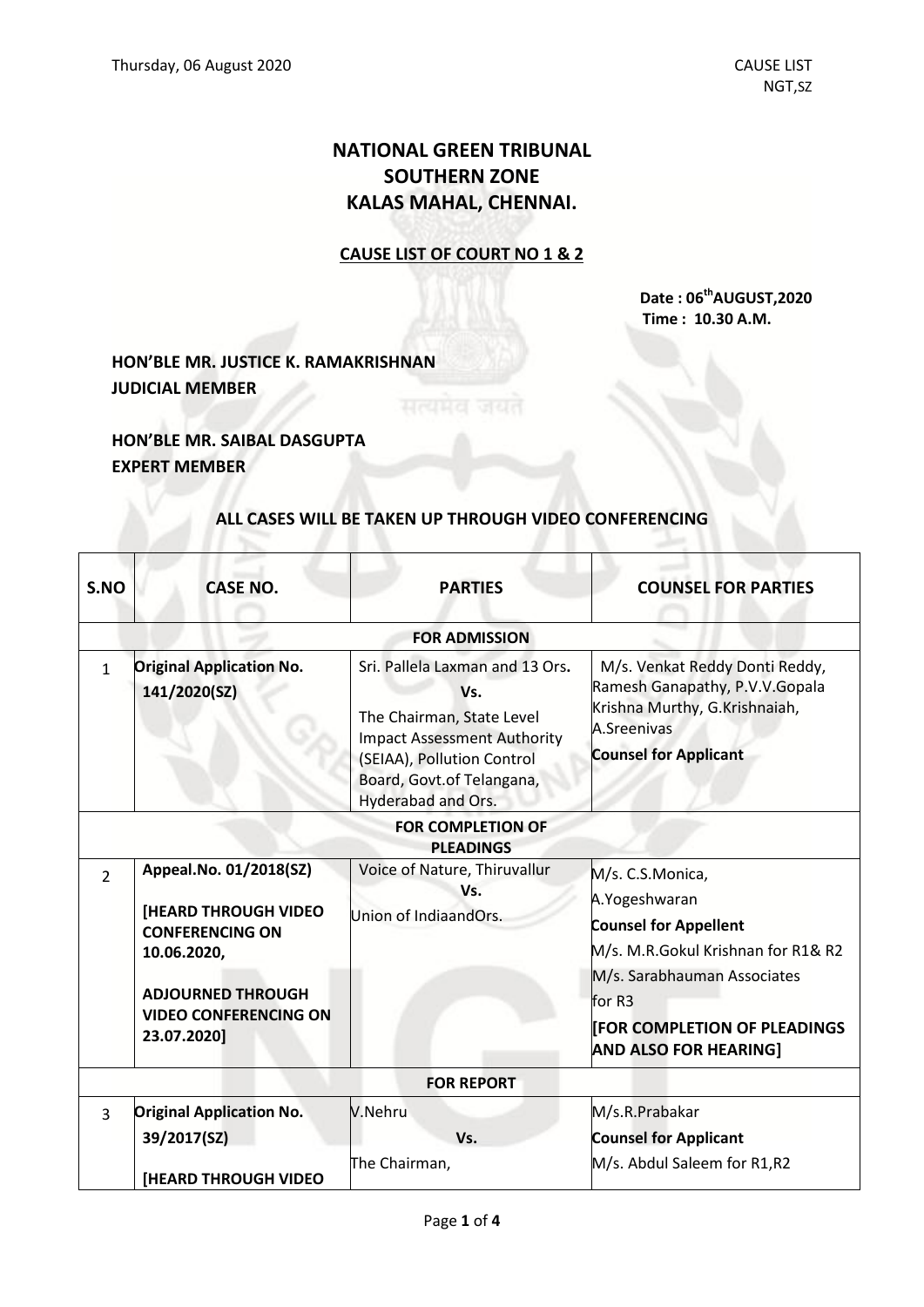|                | <b>CONFERENCING ON</b>          | Tamil Nadu Pollution Control                      | M/s Mani Gopi for R3                                    |
|----------------|---------------------------------|---------------------------------------------------|---------------------------------------------------------|
|                | 09.06.2020]                     | Board, Chennai and Ors.                           | M/s.P.Srinivas for R4                                   |
|                |                                 |                                                   | M/s. V.R.Annagandhi for R6                              |
|                |                                 |                                                   | M/s. R.Rajaramani for R7                                |
|                |                                 |                                                   | [FOR CONSIDERATION OF REPORT]                           |
| 4              | <b>Original Application No.</b> | S.Muthusamy                                       | M/s. R.Jayaprakash                                      |
|                | 96/2017(SZ)                     | Vs.                                               | <b>Counsel for Applicant</b>                            |
|                | [HEARD THROUGH VIDEO            | The District Collector,                           | M/s. S.N.Parthasarathifor R1,R3,R5                      |
|                | <b>CONFERENCING ON</b>          | Salem and Ors                                     | M/s. C. Kasirajan for R2 & R4                           |
|                | 16.07.2020]                     |                                                   | [FOR REPORT BY TNPCB]                                   |
| 5              | OriginalApplicationNo.          | Syed Mohammad Kalifa Sahib,                       | M/s. S.HajaMohideenGisthi                               |
|                | 131/2017(SZ)                    | Vs.                                               | <b>Counsel for Applicant</b>                            |
|                |                                 | The District Collector,                           | M/s. S.Kamalesh Kannan for R1                           |
|                |                                 | Nagapattinam and anr                              | M/s. P.Srinivas for R2                                  |
|                |                                 |                                                   | M/s. C. Kasirajanfor R3                                 |
|                |                                 |                                                   | [FOR CONSIDERATION OF REPORT]                           |
| 6              | <b>Original Application No.</b> | Y.Sethupathi,                                     | M/s. R.Prabakar,                                        |
|                | 138/2017(SZ)                    | Vs.                                               | <b>Counsel for Applicant</b>                            |
|                |                                 | The District Collector,                           | M/s. S.N. Parthasarathi                                 |
|                |                                 | Erode and ors.                                    | for R1 & R4                                             |
|                |                                 |                                                   | M/s. C. Kasirajanfor R2 & R3                            |
|                |                                 |                                                   | M/s. Ramshankar for R5<br>[FOR CONSIDERATION OF REPORT] |
| $\overline{7}$ | <b>Original Application No.</b> | John Weslay and Ors.                              | M/s. Ashwarya                                           |
|                | 208/2017(SZ)                    | Vs.                                               | <b>Counsel for Applicant</b>                            |
|                | &                               | SEIAA, Chennai,<br>Rep by its Director and Member | M/s. G.M.SyedNurullah<br>Sheriff for R1                 |
|                | I.A.No.15/2019(SZ)              | Secretary and Ors.                                | M/s. Abdul Saleem for                                   |
|                |                                 |                                                   | R <sub>2</sub> ,R <sub>3</sub>                          |
|                | <b>[HEARD THROUGH VIDEO</b>     |                                                   | M/s. R.Parthasarathy,                                   |
|                | <b>CONFERENCING ON</b>          |                                                   | RagulBalaji for R4                                      |
|                | 03.07.2020]                     |                                                   | M/s. P.Srinivas for R5,R6                               |
|                |                                 |                                                   | M/s. P.T.Ramadevi forR7                                 |
|                |                                 |                                                   | [FOR CONSIDERATION OF FURTHER                           |
|                |                                 |                                                   | <b>REPORT1</b>                                          |
| 8              | <b>Original Application No.</b> | C.Ramasamy Gounder                                | M/s. T.K.Saravanan                                      |
|                | 21/2019(SZ)                     | and Ors.<br>Vs.                                   | <b>Counsel for Applicant</b>                            |
|                | <b>[HEARD THROUGH VIDEO</b>     | The District Collector,                           | M/s. S.Kamalesh Kannan for R1,R2                        |
|                | <b>CONFERENCING ON</b>          | Tiruppur District and Ors.                        | M/s. C. Kasirajan for R3, R4                            |
|                | 22.06.2020]                     |                                                   | [FOR FURTHER REPORT]                                    |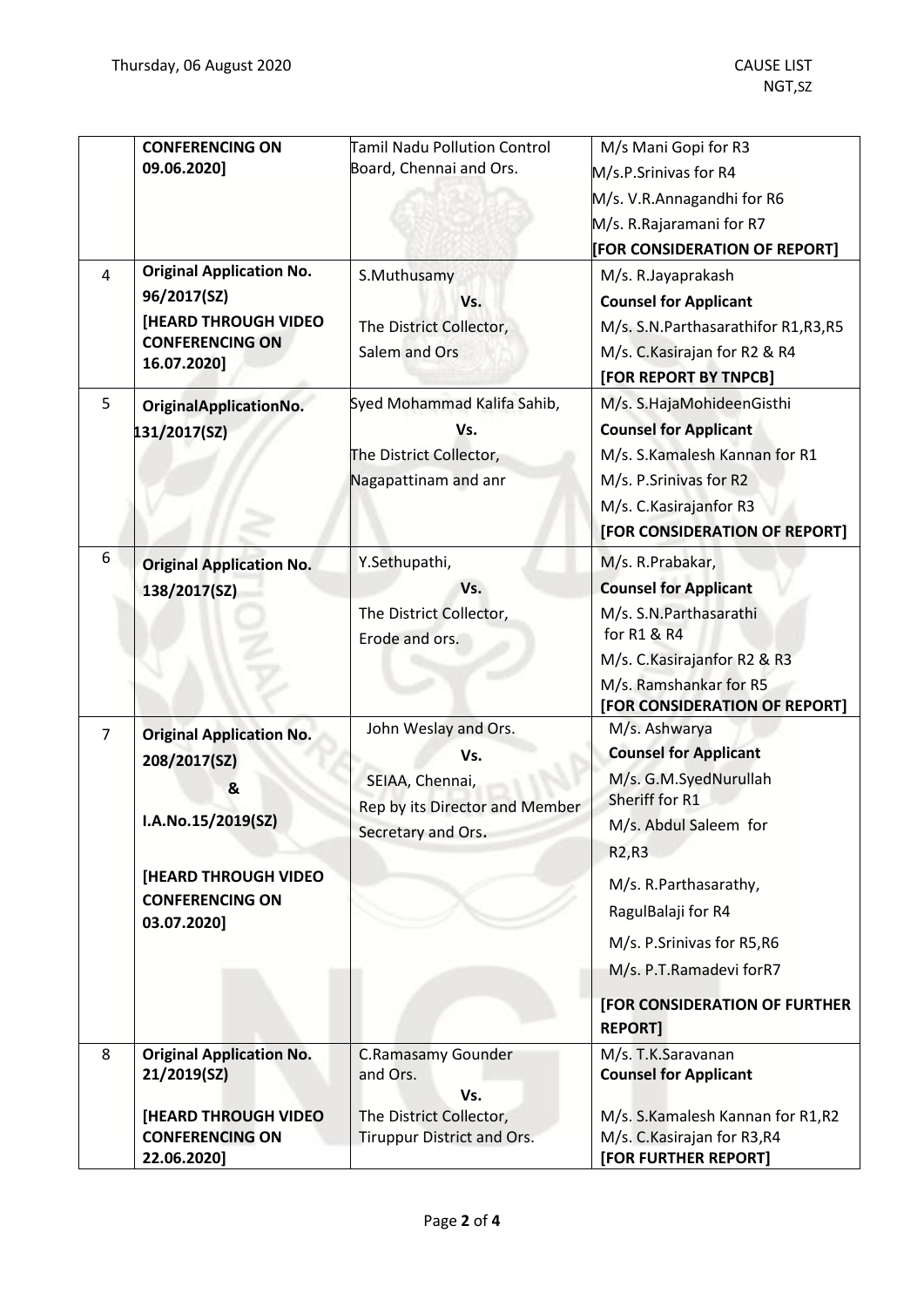| 9  | <b>Original Application No.</b>                                          | K.G.Sankar Prasad                                                                                                                                                                                                                                                                     |                                                                                                                                 |
|----|--------------------------------------------------------------------------|---------------------------------------------------------------------------------------------------------------------------------------------------------------------------------------------------------------------------------------------------------------------------------------|---------------------------------------------------------------------------------------------------------------------------------|
|    |                                                                          |                                                                                                                                                                                                                                                                                       | M/s. K.B.Vivekanandhan                                                                                                          |
|    | 39/2019(SZ)                                                              | Vs.                                                                                                                                                                                                                                                                                   | <b>Counsel for Applicant</b>                                                                                                    |
|    |                                                                          | The Chairman,                                                                                                                                                                                                                                                                         | M/s. Abdul Saleem for R1,R2                                                                                                     |
|    |                                                                          | <b>Tamil Nadu Pollution Control</b>                                                                                                                                                                                                                                                   | M/s. S.N. Parthasarathy                                                                                                         |
|    |                                                                          | Board, Chennai and Ors.                                                                                                                                                                                                                                                               | for R3, R8, R10                                                                                                                 |
|    |                                                                          |                                                                                                                                                                                                                                                                                       |                                                                                                                                 |
|    |                                                                          |                                                                                                                                                                                                                                                                                       | M/s.VijayaMehanath for R9                                                                                                       |
|    |                                                                          |                                                                                                                                                                                                                                                                                       | [FOR REPORT]                                                                                                                    |
| 10 | <b>Original Application No.</b><br>07/2020(SZ)                           | Tribunal on its own motion<br><b>SUO MOTU</b> based on the<br>News Item in Dinamalar<br>Tamil newspaper dt:<br>10.01.2020 "Dumping of<br><b>Wastein Vacant Plot</b><br>adjacent to Nagathamman<br>Temple, Mannappan Street,<br>Korukkupet".<br>Vs.<br>The District Collector, Chennai | M/s. M.ManiGopi for R1,R3<br>M/s. Abdul Saleem&Saravanan for<br>R <sub>2</sub> , R <sub>4</sub><br>M/s. G.Janakiraman for R6,R7 |
|    | <b>Original Application No.</b>                                          | and Ors.<br>Thirunavukarasu @ Velu                                                                                                                                                                                                                                                    |                                                                                                                                 |
| 11 |                                                                          | Vs.                                                                                                                                                                                                                                                                                   | M/s. S.RajiniKanth                                                                                                              |
|    | 57/2020(SZ)                                                              |                                                                                                                                                                                                                                                                                       | <b>Counsel for Applicant</b>                                                                                                    |
|    |                                                                          | The Member Secretary,                                                                                                                                                                                                                                                                 | M/s. Abdul Saleem,                                                                                                              |
|    | <b>[HEARD THROUGH VIDEO</b>                                              | <b>Tamil Nadu Pollution Control</b>                                                                                                                                                                                                                                                   | S. Saravananfor R1 & R3                                                                                                         |
|    | <b>CONFERENCING ON</b>                                                   | Board, Chennai and Ors.                                                                                                                                                                                                                                                               | M/s. S. Kamalesh Kannan for R2                                                                                                  |
|    | 11.06.2020]                                                              |                                                                                                                                                                                                                                                                                       |                                                                                                                                 |
|    | <b>[ADJOURNED THROUGH</b><br><b>VIDEO CONFERENCING ON</b><br>23.07.2020] |                                                                                                                                                                                                                                                                                       | [FOR CONSIDERATION OF REPORT]                                                                                                   |
| 12 | <b>Original Application No.</b>                                          | Tribunal on its own motion                                                                                                                                                                                                                                                            | Mr. S.N. Parthasarathi                                                                                                          |
|    | 58/2020(SZ)                                                              | <b>SUO MOTU</b> based on the                                                                                                                                                                                                                                                          | for R2, R4, R5, R7, R8 & R9                                                                                                     |
|    |                                                                          | News Item in Dinamalar                                                                                                                                                                                                                                                                | M/s. Abdul Saleem,                                                                                                              |
|    |                                                                          | Newspaper dt: 05.03.2020,                                                                                                                                                                                                                                                             | S. Saravanan&M. Akshayaa for R6                                                                                                 |
|    |                                                                          | ChennaiSupplementary, "                                                                                                                                                                                                                                                               |                                                                                                                                 |
|    |                                                                          | <b>Gravel sand Trafficking</b>                                                                                                                                                                                                                                                        |                                                                                                                                 |
|    |                                                                          | rampant in pattalands near<br>Tuticorin".                                                                                                                                                                                                                                             | [FOR CONSIDERATION OF REPORT]                                                                                                   |
|    |                                                                          | Vs.                                                                                                                                                                                                                                                                                   |                                                                                                                                 |
|    |                                                                          | Union of India and Ors.                                                                                                                                                                                                                                                               |                                                                                                                                 |
|    |                                                                          | <b>FOR HEARING</b>                                                                                                                                                                                                                                                                    |                                                                                                                                 |
| 13 | <b>Original Application</b>                                              | MeenavaThanthai                                                                                                                                                                                                                                                                       | M/s. K.Mageshwaran                                                                                                              |
|    | No.143/2017(SZ)                                                          | K.R.Selvaraj Kumar                                                                                                                                                                                                                                                                    | <b>Counsel for Applicant</b>                                                                                                    |
|    |                                                                          | MeenavarNalaSangam,                                                                                                                                                                                                                                                                   |                                                                                                                                 |
|    | <b>[HEARD THROUGH VIDEO</b>                                              | Vs.                                                                                                                                                                                                                                                                                   |                                                                                                                                 |
|    | <b>CONFERENCING ON</b>                                                   | The Director,                                                                                                                                                                                                                                                                         | M/s. Abdul Saleem for R2                                                                                                        |
|    | 21.07.2020]                                                              | Directorate of School Education,                                                                                                                                                                                                                                                      | M/s. S.N. Parthasarathi                                                                                                         |
|    | [ADJOURNED THROUGH<br><b>VIDEO CONFERENCING ON</b>                       | Chennai and Ors.                                                                                                                                                                                                                                                                      | for R3 & R4                                                                                                                     |
|    | 29.07.2020]                                                              |                                                                                                                                                                                                                                                                                       | M/s. T.V. Vineeth Kumar for R5                                                                                                  |